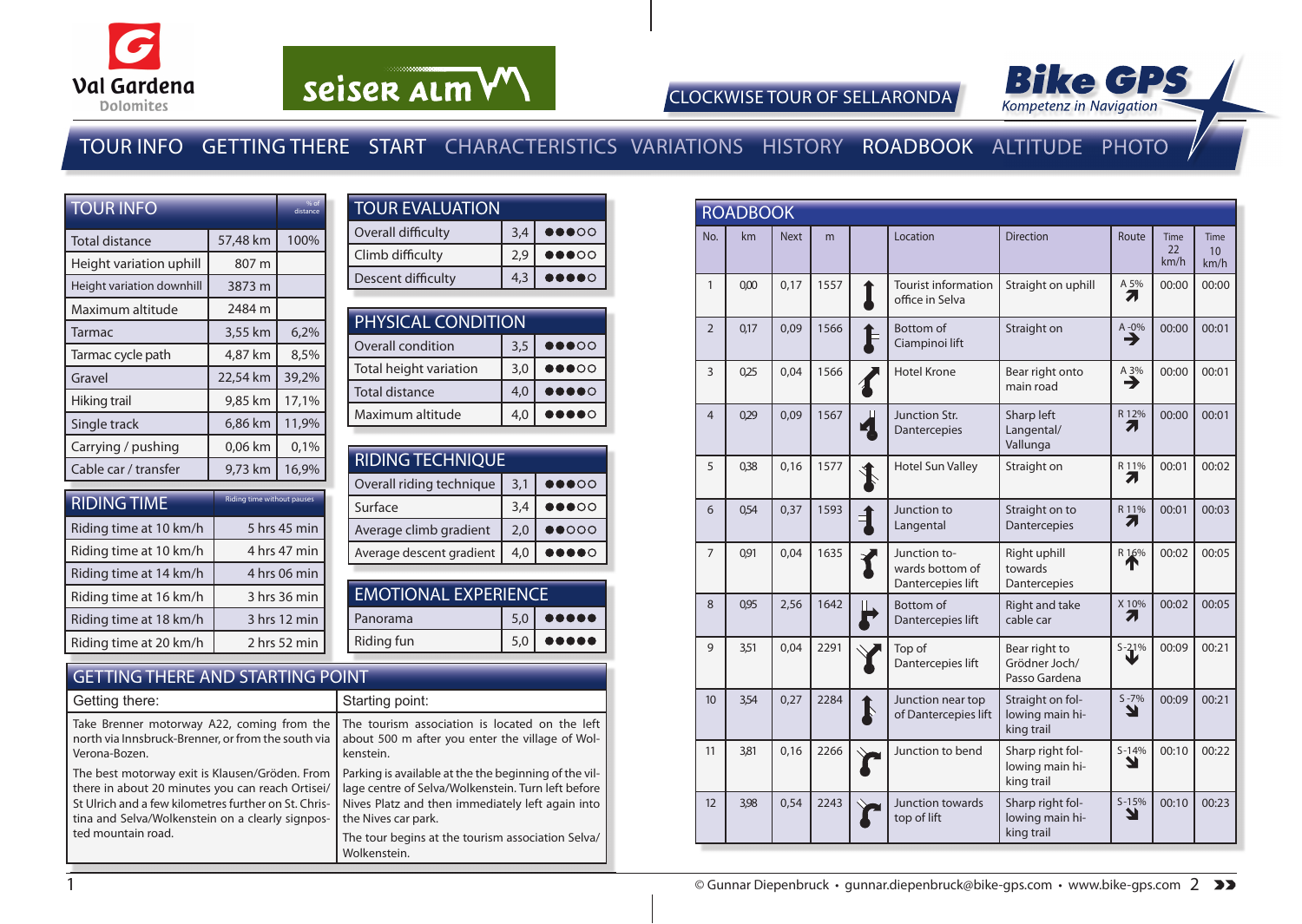





|     | <b>ROADBOOK</b> |             |      |                         |                                               |                                |                    |                           |                                         |
|-----|-----------------|-------------|------|-------------------------|-----------------------------------------------|--------------------------------|--------------------|---------------------------|-----------------------------------------|
| No. | km              | <b>Next</b> | m    |                         | Location                                      | <b>Direction</b>               | Route              | <b>Time</b><br>22<br>km/h | <b>Time</b><br>10 <sup>10</sup><br>km/h |
| 13  | 4,52            | 0,08        | 2162 |                         | Fork                                          | <b>Bear left</b>               | $S - 9%$<br>N      | 00:12                     | 00:27                                   |
| 14  | 4,59            | 0,19        | 2155 |                         | Junction                                      | Sharp right                    | W<br>$-12%$<br>Y   | 00:12                     | 00:27                                   |
| 15  | 4,78            | 0,11        | 2131 |                         | Intersection                                  | Right                          | W-9%<br>Ľ          | 00:13                     | 00:28                                   |
| 16  | 4,89            | 0,07        | 2121 |                         | <b>Near Restaurant</b><br>Frara               | Left/right through<br>subway   | W<br>$-20%$<br>N   | 00:13                     | 00:29                                   |
| 17  | 4,96            | 0,92        | 2107 |                         | Intersection with<br>ski piste                | Left downhill                  | P-16%<br>N         | 00:13                     | 00:29                                   |
| 18  | 5,88            | 0,09        | 1961 |                         | Small lake, car park                          | Straight on across<br>car park | $\sum_{ }^{5-3\%}$ | 00:16                     | 00:35                                   |
| 19  | 5,97            | 0,89        | 1958 | F                       | Signpost, marker<br>stone                     | Bear right to<br>Corvara       | $P - 21%$          | 00:16                     | 00:35                                   |
| 20  | 6,85            | 0,36        | 1779 |                         | Junction with hi-<br>king trail               | Bear right to<br>Corvara       | $S-20%$<br>Y       | 00:18                     | 00:41                                   |
| 21  | 7,21            | 0,79        | 1719 | $\overline{\mathbf{f}}$ | Rest area                                     | Straight on to<br>Corvara      | $S - 3%$<br>→      | 00:19                     | 00:43                                   |
| 22  | 8.00            | 0,54        | 1692 |                         | Crossroads                                    | Bear left to Corvara           | $S - 6%$<br>Y      | 00:21                     | 00:48                                   |
| 23  | 8,54            | 0,67        | 1651 | ╡                       | Junction towards<br>Colfosco, water<br>source | Straight on                    | $S - 9%$<br>Y      | 00:23                     | 00:51                                   |
| 24  | 9,22            | 0,52        | 1593 |                         | Bridge over stream                            | Bear right to<br>Corvara       | $S - 7%$<br>Y      | 00:25                     | 00:55                                   |
| 25  | 9,74            | 0,81        | 1561 |                         | Camping                                       | Bear right to<br>Corvara       | $S - 0\%$<br>→     | 00:26                     | 00:58                                   |

|     | <b>ROADBOOK</b> |             |      |                                           |                                            |                |                    |                                  |
|-----|-----------------|-------------|------|-------------------------------------------|--------------------------------------------|----------------|--------------------|----------------------------------|
| No. | km              | <b>Next</b> | m    | Location                                  | <b>Direction</b>                           | Route          | Time<br>22<br>km/h | Time<br>10 <sup>10</sup><br>km/h |
| 26  | 10,55           | 0,22        | 1553 | Junction below<br>drag lift               | Straight on over<br>piste                  | $S - 5%$<br>ע  | 00:28              | 01:03                            |
| 27  | 10,77           | 0,07        | 1541 | Hotel Arkadia, near<br>bottom of Boé lift | Left                                       | $A - 3%$<br>→  | 00:29              | 01:04                            |
| 28  | 10,84           | 0.06        | 1539 | <b>Snack Bar Corf</b>                     | Right for pedest-<br>rians                 | $R - 3%$<br>→  | 00:29              | 01:05                            |
| 29  | 10,90           | 0,04        | 1537 | Crossroads                                | Straight on across<br>stream               | $R - 2%$<br>→  | 00:29              | 01:05                            |
| 30  | 10,94           | 0,12        | 1536 | Crossroads                                | Straight on to-<br>wards church            | $R_3\$<br>→    | 00:29              | 01:05                            |
| 31  | 11,06           | 0,13        | 1540 | Villa Tony                                | Right uphill                               | A 7%<br>71     | 00:30              | 01:06                            |
| 32  | 11,19           | 0,18        | 1548 | Piccolornaz                               | Left into car park<br>(barrier)            | R 10%<br>7.    | 00:30              | 01:07                            |
| 33  | 11,37           | 1,01        | 1565 | Bottom of Col<br>Alto lift                | Take cable car                             | X 14%<br>7.    | 00:31              | 01:08                            |
| 34  | 12,38           | 0,12        | 1979 | Top of Col Alto lift                      | Straight on                                | $S - 17%$<br>Y | 00:33              | 01:14                            |
| 35  | 12,50           | 0,33        | 1959 | Junction to Hotel<br>Col Alto             | Sharp right to<br>Pralongia, Piz<br>Sorega | $S-13%$<br>צ   | 00:34              | 01:14                            |
| 36  | 12,83           | 0,37        | 1913 | Crossroads                                | Left to Hotel<br>Dolomiti                  | $S - 5%$<br>Ł  | 00:34              | 01:16                            |
| 37  | 13,20           | 1,27        | 1898 | Bottom of chair lift                      | Take chair lift                            | X 6%<br>71     | 00:35              | 01:19                            |
| 38  | 14,47           | 0,05        | 2021 | Top of chair lift                         | Right to Piz Sorega                        | S 14%          | 00:39              | 01:26                            |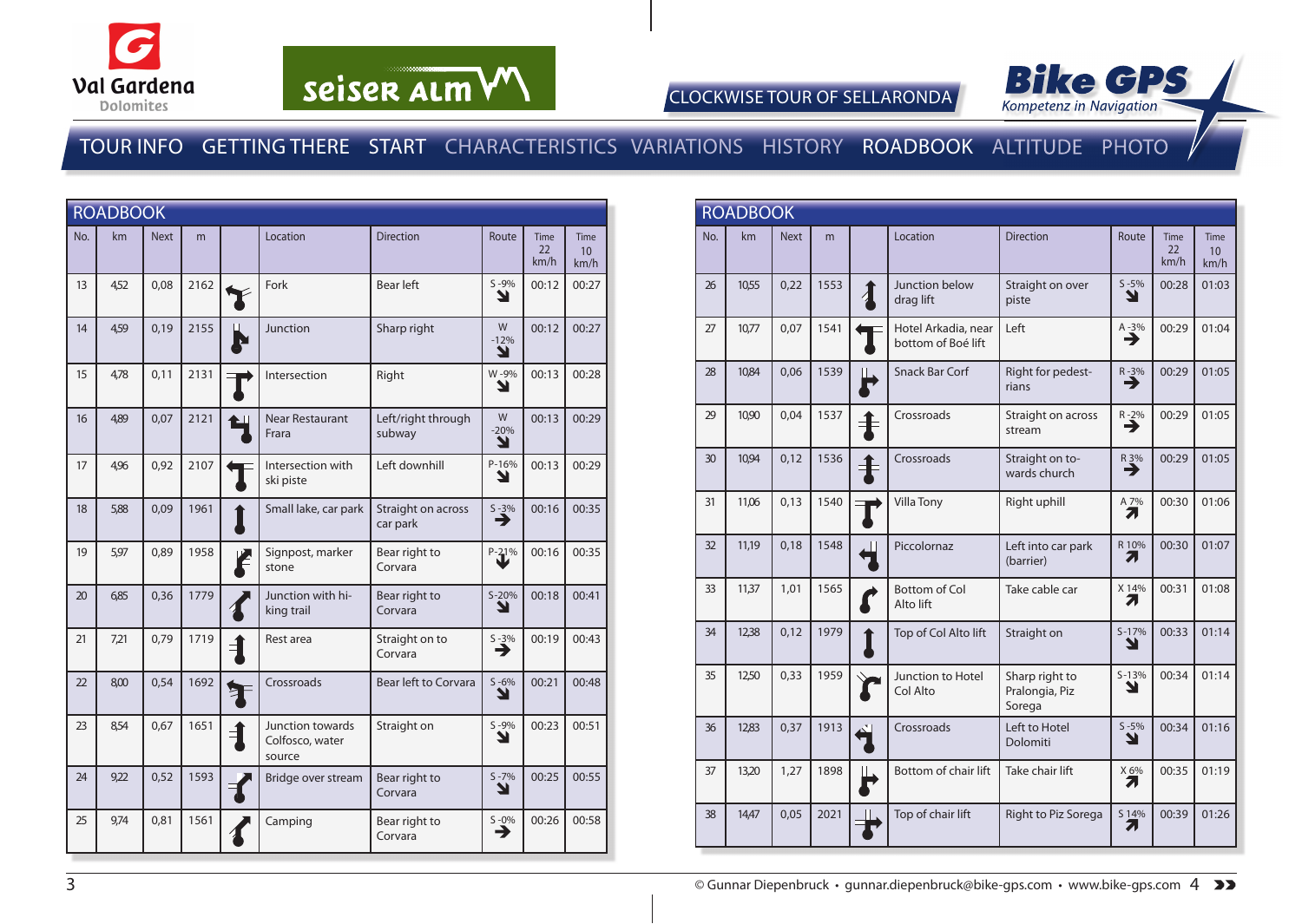





|     | <b>ROADBOOK</b> |             |      |                |                              |                                                  |                    |                    |                                        |
|-----|-----------------|-------------|------|----------------|------------------------------|--------------------------------------------------|--------------------|--------------------|----------------------------------------|
| No. | km              | <b>Next</b> | m    |                | Location                     | <b>Direction</b>                                 | Route              | Time<br>22<br>km/h | <b>Time</b><br>10 <sup>1</sup><br>km/h |
| 39  | 14,52           | 0,12        | 2028 |                | <b>Restaurant "I Tabla"</b>  | Bear left to Bioch<br>Hut, Pralongia             | W-3%<br>→          | 00:39              | 01:27                                  |
| 40  | 14,64           | 0,07        | 2026 |                | <b>Steps</b>                 | Straight on                                      | W29%<br>Т          | 00:39              | 01:27                                  |
| 41  | 14,70           | 0,49        | 2045 | Ê              | End of steps                 | Right (take path<br>on left)                     | P 6%<br>Л          | 00:40              | 01:28                                  |
| 42  | 15,20           | 0,04        | 2070 |                | Top of chair lift            | Bear left                                        | $\sum_{ }^{5-2\%}$ | 00:41              | 01:31                                  |
| 43  | 15,24           | 0,12        | 2069 | $\overline{A}$ | <b>Bioch Hut</b>             | Straight on to<br>Pralongia                      | $S-13%$<br>N       | 00:41              | 01:31                                  |
| 44  | 15,36           | 1,10        | 2058 | Ţ              | Junction                     | Straight on                                      | $\rightarrow$      | 00:41              | 01:32                                  |
| 45  | 16.46           | 0,53        | 2066 | F              | Junction                     | Right to Pralongia<br>(take path over<br>meadow) | W12%<br>2.         | 00:44              | 01:38                                  |
| 46  | 16,99           | 0,02        | 2129 |                | Pralongia Hut                | Straight on uphill<br>(right of the cha-<br>pel) | S 19%              | 00:46              | 01:41                                  |
| 47  | 17,01           | 0,04        | 2133 | Ш              | Junction by chapel           | <b>Right towards</b><br>chairlift                | P 9%<br>7          | 00:46              | 01:42                                  |
| 48  | 17,05           | 0,10        | 2136 | $\mathbf{f}$   | Chairlift                    | Straight on uphill                               | $S - 5%$<br>N      | 00:46              | 01:42                                  |
| 49  | 17,15           | 0,31        | 2130 |                | Junction before<br>drag lift | Straight on                                      | $S-13%$<br>Y       | 00:46              | 01:42                                  |
| 50  | 17,46           | 0,96        | 2092 |                | Crossroads                   | Left to La<br>Marmotta                           | $S-17%$<br>Y       | 00:47              | 01:44                                  |

|     | <b>ROADBOOK</b> |             |      |                                          |                                                               |                  |                           |                                        |
|-----|-----------------|-------------|------|------------------------------------------|---------------------------------------------------------------|------------------|---------------------------|----------------------------------------|
| No. | km              | <b>Next</b> | m    | Location                                 | <b>Direction</b>                                              | Route            | <b>Time</b><br>22<br>km/h | <b>Time</b><br>10 <sup>°</sup><br>km/h |
| 51  | 18,42           | 2,04        | 1938 | La Marmotta Hut                          | Straight on to<br>Campo Longo                                 | W 2%<br>→        | 00:50                     | 01:50                                  |
| 52  | 20,47           | 0.65        | 1973 | Junction to Hotel<br><b>Monte Cherz</b>  | Bear right to<br>Campo Longo                                  | W<br>$-14%$<br>Y | 00:55                     | 02:02                                  |
| 53  | 21,11           | 0,29        | 1886 | <b>Junction to Planac</b>                | Straight on                                                   | W<br>$-14%$<br>Y | 00:57                     | 02:06                                  |
| 54  | 21,40           | 0,05        | 1851 | Intersection with<br>gravel road         | Straight on down-<br>hill                                     | $S - 7%$<br>Y    | 00:58                     | 02:08                                  |
| 55  | 21,45           | 0.63        | 1848 | Intersection with<br>main road, car park | <b>Bear left</b>                                              | A 4%<br>71       | 00:58                     | 02:08                                  |
| 56  | 22,08           | 0.18        | 1876 | Campo Longo                              | Straight on down-<br>hill                                     | $A - 1%$<br>→    | 01:00                     | 02:12                                  |
| 57  | 22,26           | 1,14        | 1875 | Hotel                                    | Bear right onto<br>hiking trail parallel<br>to road over pass | P-16%<br>Y       | 01:00                     | 02:13                                  |
| 58  | 23.40           | 0,29        | 1702 | Junction to Plan<br><b>Boe</b>           | Straight on to<br>Arabba                                      | $S-18%$<br>Y     | 01:03                     | 02:20                                  |
| 59  | 23,69           | 0,22        | 1649 | Junction to Plan<br><b>Boe</b>           | Straight on down-<br>hill                                     | $S - 21%$        | 01:04                     | 02:22                                  |
| 60  | 23,91           | 0,14        | 1603 | <b>Intersection Casa</b><br>Arnica       | Bear right                                                    | $A - 8%$<br>Y    | 01:05                     | 02:23                                  |
| 61  | 24,05           | 0,06        | 1592 | <b>Ristorante Posta</b>                  | Bear right into<br>"Zona traffico li-<br>mitato"              | R 1%<br>→        | 01:05                     | 02:24                                  |
| 62  | 24,12           | 0,10        | 1593 | Church at Arabba                         | Bear right uphill                                             | A 6%<br>71       | 01:05                     | 02:24                                  |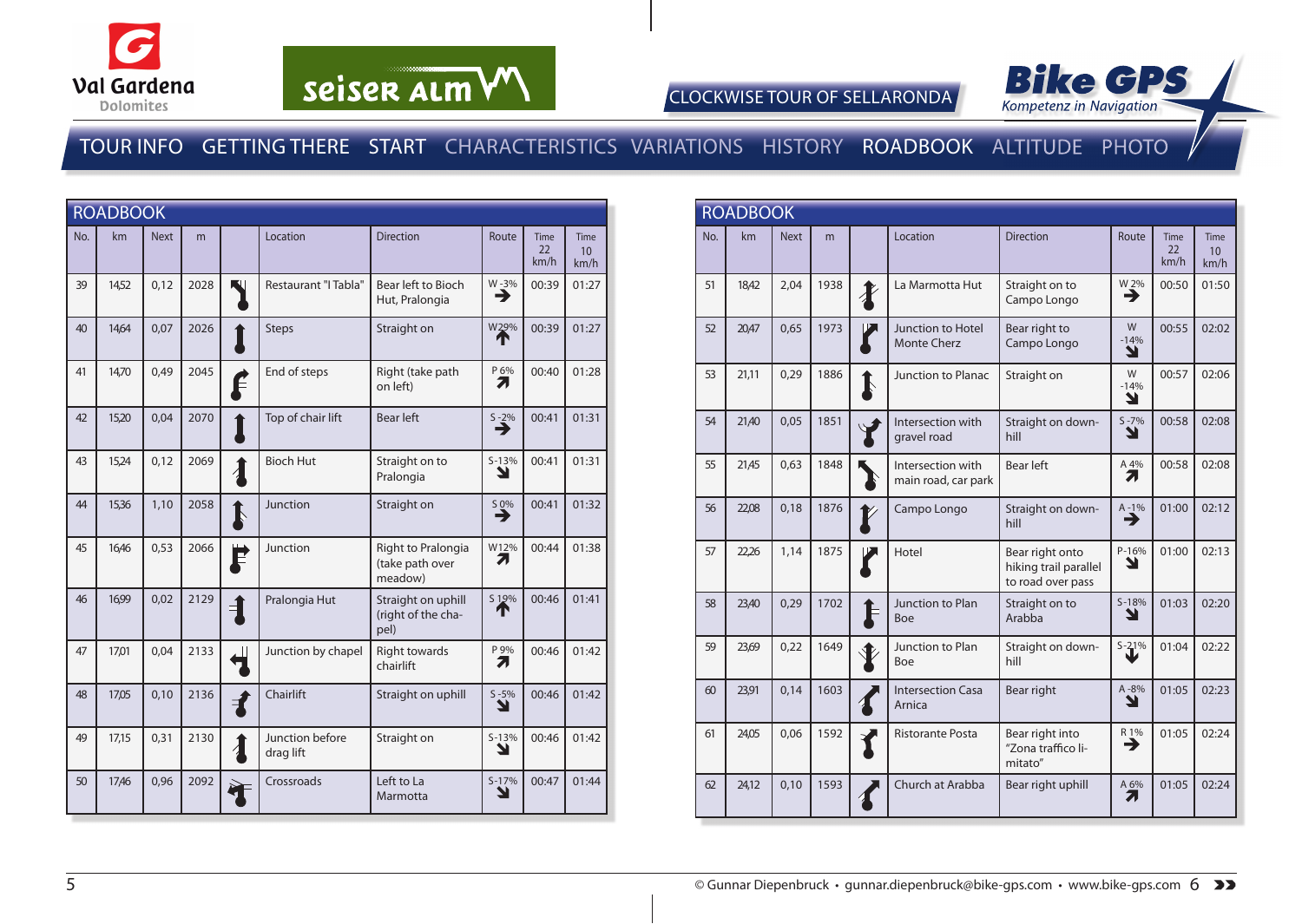





|     | <b>ROADBOOK</b> |             |      |              |                                                           |                                        |                  |                    |                                         |
|-----|-----------------|-------------|------|--------------|-----------------------------------------------------------|----------------------------------------|------------------|--------------------|-----------------------------------------|
| No. | km              | <b>Next</b> | m    |              | Location                                                  | <b>Direction</b>                       | Route            | Time<br>22<br>km/h | <b>Time</b><br>10 <sup>10</sup><br>km/h |
| 63  | 24,21           | 0,13        | 1598 |              | Casa Cantoniva                                            | Bear left to cable<br>car              | S 1%<br>→        | 01:06              | 02:25                                   |
| 64  | 24,34           | 0,11        | 1599 |              | Bridge over stream                                        | Bear left along<br>stream              | $\rightarrow$    | 01:06              | 02:26                                   |
| 65  | 24,44           | 2,58        | 1603 |              | <b>Bottom of Porta</b><br>Vescovo lift                    | Take cable car                         | X23%             | 01:06              | 02:26                                   |
| 66  | 27,03           | 0,55        | 2484 |              | Top of Porta<br><b>Vescovo lift</b>                       | Sharp right down-<br>hill              | $S - 22%$        | 01:13              | 02:42                                   |
| 67  | 27,58           | 0,11        | 2362 |              | Junction to<br>Arabba/Passo<br>Pordoi                     | Sharp left Passo<br>Pordoi             | $S - 7%$<br>Y    | 01:15              | 02:45                                   |
| 68  | 27,69           | 0,08        | 2354 | $\mathbf{I}$ | Junction with gra-<br>vel road                            | Straight on                            | $S-18%$<br>Y     | 01:15              | 02:46                                   |
| 69  | 27,77           | 1,95        | 2340 | $\mathbf I$  | Junction with gra-<br>vel road                            | Straight on                            | $S-11%$<br>N     | 01:15              | 02:46                                   |
| 70  | 29,72           | 2,23        | 2130 |              | Junction                                                  | <b>Straight on Passo</b><br>Pordoi 680 | $P - 0\%$        | 01:21              | 02:58                                   |
| 71  | 31,95           | 1,19        | 2134 | $\mathbf I$  | Intersection with<br>road over pass<br>near Ristoro Lezuo | Straight on uphill                     | A 6%<br>7        | 01:27              | 03:11                                   |
| 72  | 33,14           | 0,40        | 2203 |              | Signpost<br>"Benvenuti a<br>Belluno"                      | Straight on uphill                     | A 8%<br>71       | 01:30              | 03:18                                   |
| 73  | 33,54           | 0,15        | 2238 |              | Passo Pordoi                                              | Straight on                            | A-11%<br>N       | 01:31              | 03:21                                   |
| 74  | 33,69           | 0,94        | 2221 |              | Sass Pordoi cable<br>car                                  | Bear left Pecol/<br>Canazei            | W<br>$-10%$<br>N | 01:31              | 03:22                                   |

|     | <b>ROADBOOK</b> |             |      |                          |                                                                            |                                                   |                  |                           |                                        |
|-----|-----------------|-------------|------|--------------------------|----------------------------------------------------------------------------|---------------------------------------------------|------------------|---------------------------|----------------------------------------|
| No. | km              | <b>Next</b> | m    |                          | Location                                                                   | <b>Direction</b>                                  | Route            | <b>Time</b><br>22<br>km/h | <b>Time</b><br>10 <sup>°</sup><br>km/h |
| 75  | 34,63           | 0,02        | 2121 |                          | Reservoir                                                                  | Sharp right Pecol/<br>Canazei                     | $S-13%$<br>Y     | 01:34                     | 03:27                                  |
| 76  | 34,65           | 0.08        | 2119 |                          | <b>Benches</b>                                                             | Bear left downhill<br>to bend                     | P-18%<br>N       | 01:34                     | 03:27                                  |
| 77  | 34,73           | 0,18        | 2107 |                          | Hotel Gonzaga,<br>bend 19                                                  | Bear right downhill<br>on main road               | $R - 3%$<br>→    | 01:34                     | 03:28                                  |
| 78  | 34,91           | 0,10        | 2099 | ど                        | Signpost "Al Lago -<br>zum See"                                            | Sharp right                                       | $S - 1%$<br>→    | 01:35                     | 03:29                                  |
| 79  | 35,01           | 0.62        | 2099 |                          | End of tarmac                                                              | Straight on                                       | W<br>$-11%$<br>Y | 01:35                     | 03:30                                  |
| 80  | 35,63           | 0,28        | 2031 | H<br>1                   | Near bend in road<br>over pass                                             | Straight on                                       | $S-14%$<br>Y     | 01:37                     | 03:33                                  |
| 81  | 35,91           | 0.63        | 1993 |                          | Junction                                                                   | Straight on                                       | W<br>$-19%$<br>N | 01:37                     | 03:35                                  |
| 82  | 36,53           | 0,12        | 1880 |                          | Junction to bend                                                           | Left                                              | W<br>$-22%$      | 01:39                     | 03:39                                  |
| 83  | 36,66           | 0.05        | 1853 |                          | <b>Ruined house</b>                                                        | Right                                             | W-6%<br>Y        | 01:39                     | 03:39                                  |
| 84  | 36,71           | 0,05        | 1850 | $\overline{\mathcal{A}}$ | Junction to Passo<br>Pordoi, Pecol                                         | Straight on                                       | S 0%<br>→        | 01:40                     | 03:40                                  |
| 85  | 36,76           | 0,50        | 1850 | $   \   $<br>I,          | Intersection with<br>road over pass,<br><b>Ristorante Monti</b><br>Pallidi | Sharp left back<br>onto road over<br>pass Canazei | $R - 6%$<br>ע    | 01:40                     | 03:40                                  |
| 86  | 37,26           | 0,16        | 1813 |                          | Intersection with<br>road over pass<br>towards Pordoi,<br>bend 14          | Bear right downhill<br>Canazei                    | $R - 7%$<br>Y    | 01:41                     | 03:43                                  |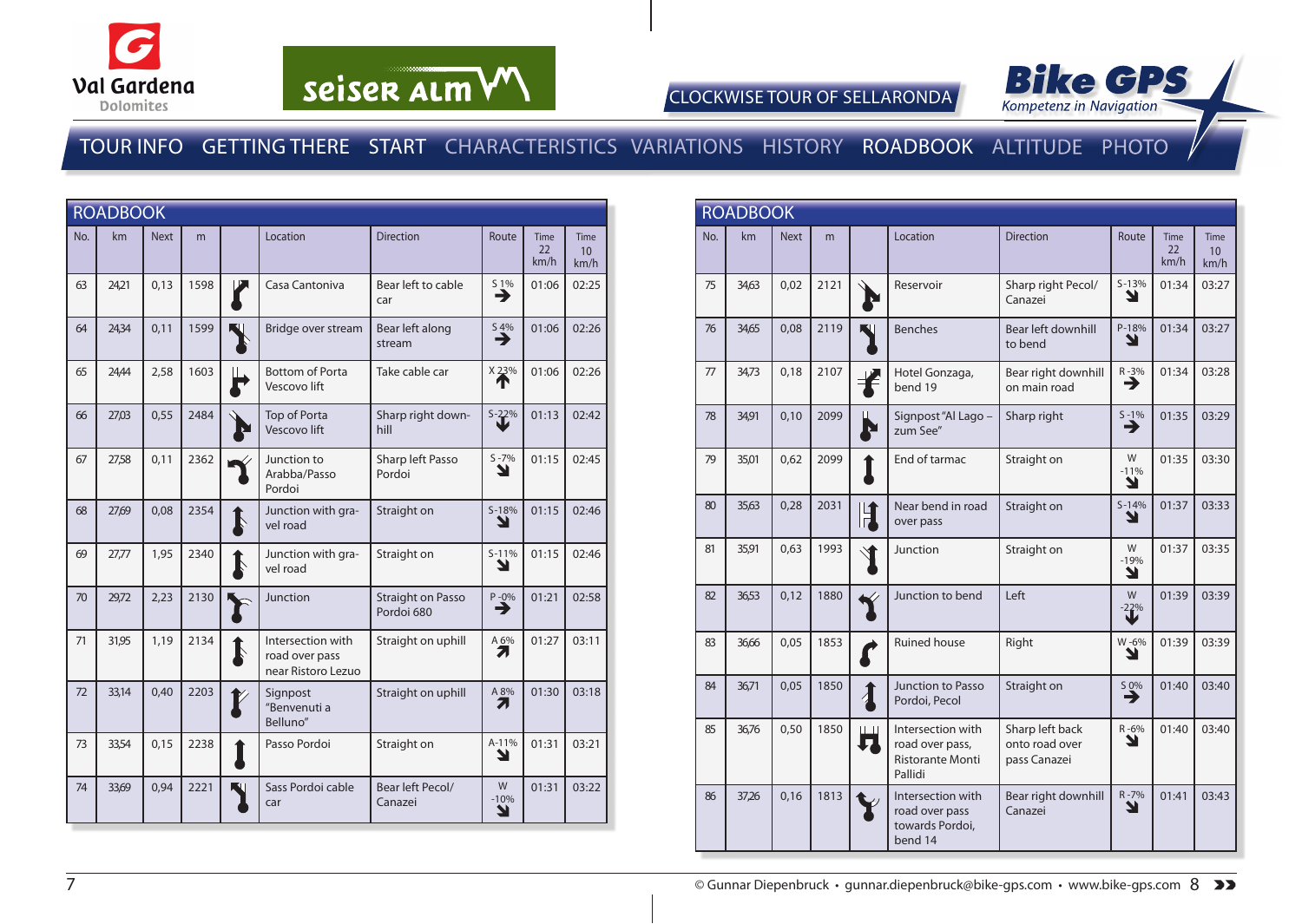





|     | <b>ROADBOOK</b> |             |      |            |                                  |                                       |                             |                    |                                  |
|-----|-----------------|-------------|------|------------|----------------------------------|---------------------------------------|-----------------------------|--------------------|----------------------------------|
| No. | km              | <b>Next</b> | m    |            | Location                         | <b>Direction</b>                      | Route                       | Time<br>22<br>km/h | Time<br>10 <sup>10</sup><br>km/h |
| 87  | 37,42           | 0,07        | 1802 | E.         | Junction with fo-<br>rest trail  | Sharp right                           | $S - 3\%$<br>→              | 01:42              | 03:44                            |
| 88  | 37,49           | 0,21        | 1800 | 4          | Signpost "Località<br>Roa"       | Sharp left to Lupo<br><b>Bianco</b>   | $S - 5%$<br>N               | 01:42              | 03:44                            |
| 89  | 37,70           | 0,20        | 1784 | $\searrow$ | Crossing with road<br>over pass  | Straight on to<br>Lupo Bianco         | $S - 21%$                   | 01:42              | 03:46                            |
| 90  | 37,90           | 0.13        | 1742 |            | Large meadow                     | Straight on to<br>Lupo Bianco         | $S-14%$<br>Y                | 01:43              | 03:47                            |
| 91  | 38,02           | 0,05        | 1724 |            | Intersection                     | <b>Bear left</b>                      | S 0%<br>→                   | 01:43              | 03:48                            |
| 92  | 38,07           | 0,12        | 1724 |            | Plan de Frataces<br>1725         | Bear right                            | $A - 4%$<br>N               | 01:43              | 03:48                            |
| 93  | 38,19           | 0,14        | 1720 |            | Lupo Bianco (lake)               | Bear left Canazei<br>655              | $P - 7%$<br>Y               | 01:44              | 03:49                            |
| 94  | 38,34           | 0,20        | 1713 |            | Junction                         | Straight on                           | $P - 25%$                   | 01:44              | 03:50                            |
| 95  | 38,54           | 0,18        | 1662 | 》          | Bend 8                           | Stay on trail                         | $S - 4%$<br>Y               | 01:45              | 03:51                            |
| 96  | 38,72           | 1,33        | 1654 |            | Intersection with<br>gravel road | Sharp right down-<br>hill             | $S-12%$<br>Y                | 01:45              | 03:52                            |
| 97  | 40,04           | 0,24        | 1494 | W          | <b>Bridge</b>                    | Bear left over<br>bridge              | $\mathsf{R}$<br>$-19%$<br>Y | 01:49              | 04:00                            |
| 98  | 40,28           | 0,11        | 1452 |            | Church of Canazei                | Sharp right                           | $A - 3\%$                   | 01:49              | 04:01                            |
| 99  | 40,39           | 0,15        | 1448 |            | <b>Bridge</b>                    | Left after bridge<br>into Strada Roma | $\mathsf{R}$<br>$-10%$<br>N | 01:50              | 04:02                            |

|     | <b>ROADBOOK</b> |             |      |           |                                           |                                                    |                         |                    |                                 |  |
|-----|-----------------|-------------|------|-----------|-------------------------------------------|----------------------------------------------------|-------------------------|--------------------|---------------------------------|--|
| No. | km              | <b>Next</b> | m    |           | Location                                  | <b>Direction</b>                                   | Route                   | Time<br>22<br>km/h | Time<br>10 <sup>1</sup><br>km/h |  |
| 100 | 40.54           | 0.29        | 1439 |           | Crossing with main<br>road                | Straight on along<br>Strada Roma                   | $R - 4%$<br>Y           | 01:50              | 04:03                           |  |
| 101 | 40,82           | 0,18        | 1425 |           | <b>Hotel Genzianella</b>                  | Sharp left at<br>Campo Sportivo<br>(sports ground) | $R_{\rightarrow}^{0\%}$ | 01:51              | 04:04                           |  |
| 102 | 41,00           | 0,17        | 1426 |           | Intersection with<br>Strèda de Cerenà     | Right                                              | $R - 3\%$               | 01:51              | 04:06                           |  |
| 103 | 41,17           | 0.85        | 1420 |           | Cardo Residence                           | Bear right across<br>meadow                        | W 0%<br>→               | 01:52              | 04:07                           |  |
| 104 | 42,02           | 0,54        | 1423 |           | Beginning of gra-<br>vel path             | Straight on                                        | $S - 4%$<br>→           | 01:54              | 04:12                           |  |
| 105 | 42,56           | 0,20        | 1402 |           | Car park for tennis<br>courts             | Straight on                                        | R 1%<br>→               | 01:56              | 04:15                           |  |
| 106 | 42,76           | 0.06        | 1405 |           | Car park at bottom<br>of Col Rodella lift | Right towards<br>cable car                         | R-9%<br>Y               | 01:56              | 04:16                           |  |
| 107 | 42,82           | 2,31        | 1400 |           | <b>Bottom of Col</b><br>Rodella lift      | Take cable car                                     | X 29%<br>Т              | 01:56              | 04:16                           |  |
| 108 | 45,13           | 0,14        | 2399 |           | Top of Col Rodella<br>lift                | Straight on                                        | $S_1\%$<br>→            | 02:03              | 04:30                           |  |
| 109 | 45,27           | 0.51        | 2400 | $\lambda$ | Rifugio des Alpes                         | Straight on Passo<br>Sella                         | $S-19%$<br>Y            | 02:03              | 04:31                           |  |
| 110 | 45,78           | 0.47        | 2313 |           | Crossroads                                | Right Passo Sella                                  | $S-14%$<br>Y            | 02:04              | 04:34                           |  |
| 111 | 46,25           | 0,19        | 2243 |           | Junction to<br>Rodella Hut                | <b>Straight on Passo</b><br>Sella                  | $S - 10%$<br>Y          | 02:06              | 04:37                           |  |
| 112 | 46,44           | 0,51        | 2224 |           | Crossroads (to<br>Salei Hut)              | Bear left at mea-<br>dow                           | $S - 3%$                | 02:06              | 04:38                           |  |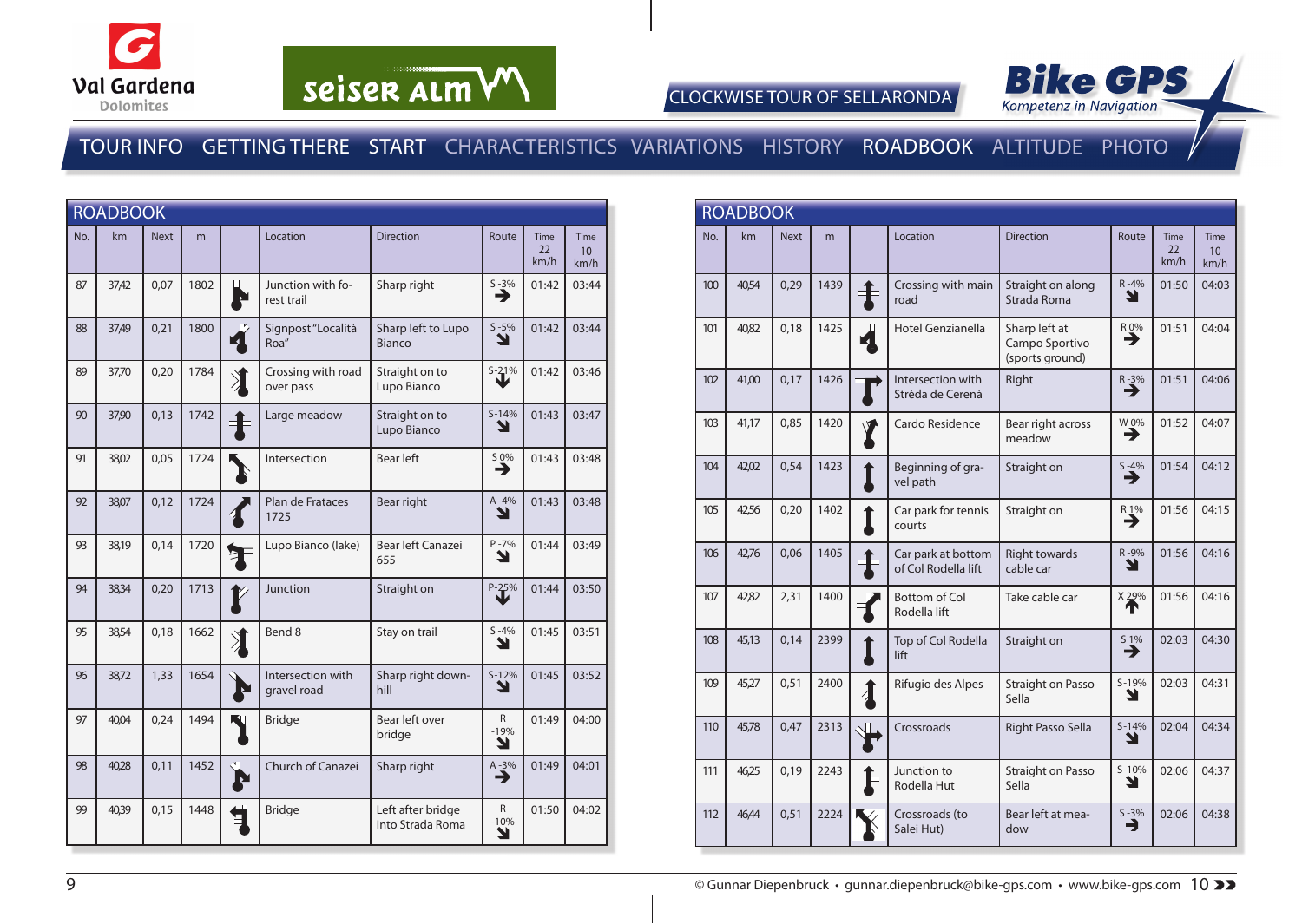





|     | <b>ROADBOOK</b> |             |      |             |                                                                             |                                     |                          |                    |                                         |  |
|-----|-----------------|-------------|------|-------------|-----------------------------------------------------------------------------|-------------------------------------|--------------------------|--------------------|-----------------------------------------|--|
| No. | km              | <b>Next</b> | m    |             | Location                                                                    | <b>Direction</b>                    | Route                    | Time<br>22<br>km/h | <b>Time</b><br>10 <sup>10</sup><br>km/h |  |
| 113 | 46,94           | 0,16        | 2212 |             | Junction near<br>chapel                                                     | Straight on                         | W<br>$-13%$<br>Y         | 02:08              | 04:41                                   |  |
| 114 | 47,11           | 0,11        | 2190 |             | Car park at<br>bottom of<br>Langkofelscharte<br>gorge lift                  | Sharp left towards<br>bottom lift   | W-9%<br>N                | 02:08              | 04:42                                   |  |
| 115 | 47,22           | 0,06        | 2181 |             | <b>Bottom</b> of<br>Langkofelscharte<br>lift, beginning of<br>City of Stone | Straight on                         | $S \underline{4\%}$<br>⊣ | 02:08              | 04:43                                   |  |
| 116 | 47,28           | 1,27        | 2183 |             | Beginning of<br>pushing section<br>(uphill)                                 | Straight on                         | W 5%<br>71               | 02:08              | 04:43                                   |  |
| 117 | 48,54           | 0,06        | 2235 |             | End of pushing<br>section (uphill)                                          | Straight on                         | $P-14%$<br>Y             | 02:12              | 04:51                                   |  |
| 118 | 48,61           | 0,53        | 2226 |             | Intersection                                                                | Bear left (marked<br>red-white)     | $P-16%$<br>Y             | 02:12              | 04:51                                   |  |
| 119 | 49,14           | 0,74        | 2148 |             | Junction                                                                    | Straight on                         | S 0%<br>→                | 02:14              | 04:54                                   |  |
| 120 | 49,87           | 0,02        | 2152 | $\mathbf I$ | Comici Hut                                                                  | Straight on to<br>Wolkenstein/Selva | S 5%<br>71               | 02:16              | 04:59                                   |  |
| 121 | 49,89           | 0,11        | 2153 | $\ddagger$  | Junction to<br>Ciampinoi                                                    | Bear right to<br>Wolkenstein/Selva  | $S-13%$<br>Y             | 02:16              | 04:59                                   |  |
| 122 | 50,01           | 0,47        | 2137 | Ê           | Junction downhill                                                           | Left downhill ac-<br>ross meadow    | $S-13%$<br>Y             | 02:16              | 05:00                                   |  |
| 123 | 50.48           | 0,52        | 2077 |             | Intersection with<br>hiking trail                                           | Bear right downhill                 | W<br>$-13%$<br>Y         | 02:17              | 05:02                                   |  |

|     | <b>ROADBOOK</b> |             |      |           |                                                  |                                                |                  |                           |                                  |  |
|-----|-----------------|-------------|------|-----------|--------------------------------------------------|------------------------------------------------|------------------|---------------------------|----------------------------------|--|
| No. | km              | <b>Next</b> | m    |           | Location                                         | <b>Direction</b>                               | Route            | <b>Time</b><br>22<br>km/h | Time<br>10 <sup>10</sup><br>km/h |  |
| 124 | 51,00           | 0.34        | 2008 | É         | Junction 22c (gate)                              | Straight on                                    | W<br>$-13%$<br>N | 02:19                     | 05:06                            |  |
| 125 | 51,34           | 0.06        | 1965 | ╞         | Junction                                         | Bear right La Selva<br>22                      | W-3%<br>∍        | 02:20                     | 05:08                            |  |
| 126 | 51,40           | 0,19        | 1963 |           | Crossing (towards<br>Cason Hut)                  | Straight on                                    | W-7%<br>N        | 02:20                     | 05:08                            |  |
| 127 | 51,59           | 1,21        | 1947 | $\bf{+}$  | Inconspicuous<br>junction with hi-<br>king trail | Sharp right to-<br>wards bridge over<br>stream | $S-18%$<br>N     | 02:20                     | 05:09                            |  |
| 128 | 52,80           | 0,13        | 1750 | ப்        | Intersection with<br>hiking trail                | Bear left downhill<br>23                       | $P - 6%$<br>Ł    | 02:24                     | 05:16                            |  |
| 129 | 52,94           | 0,23        | 1742 |           | Junction                                         | Bear right                                     | $S - 10%$<br>Y   | 02:24                     | 05:17                            |  |
| 130 | 53,16           | 0,45        | 1720 |           | Cross ski piste<br>(near camelback)              | Straight on                                    | S 7%<br>71       | 02:24                     | 05:18                            |  |
| 131 | 53,61           | 0,50        | 1743 | $\lambda$ | Intersection with<br>gravel road                 | Left Wolkenstein                               | S 5%<br>7        | 02:26                     | 05:21                            |  |
| 132 | 54,11           | 1,19        | 1764 |           | Junction to bend                                 | Bear right uphill                              | $S-13%$<br>Y     | 02:27                     | 05:24                            |  |
| 133 | 55,30           | 0,32        | 1615 |           | Hotel<br>Pozzamanigoni                           | Straight on                                    | $S - 4%$<br>Y    | 02:30                     | 05:31                            |  |
| 134 | 55,62           | 0,10        | 1598 |           | Junction with gra-<br>vel road                   | Straight on down-<br>hill                      | R-11%<br>צ       | 02:31                     | 05:33                            |  |
| 135 | 55,71           | 0,19        | 1589 | Ņ         | Junction with hi-<br>king trail                  | Straight on down-<br>hill                      | R-11%<br>N       | 02:31                     | 05:34                            |  |
| 136 | 55,91           | 0,02        | 1568 |           | Transformer, bus<br>stop La Selva                | Sharp right                                    | $R - 6%$<br>Y    | 02:32                     | 05:35                            |  |